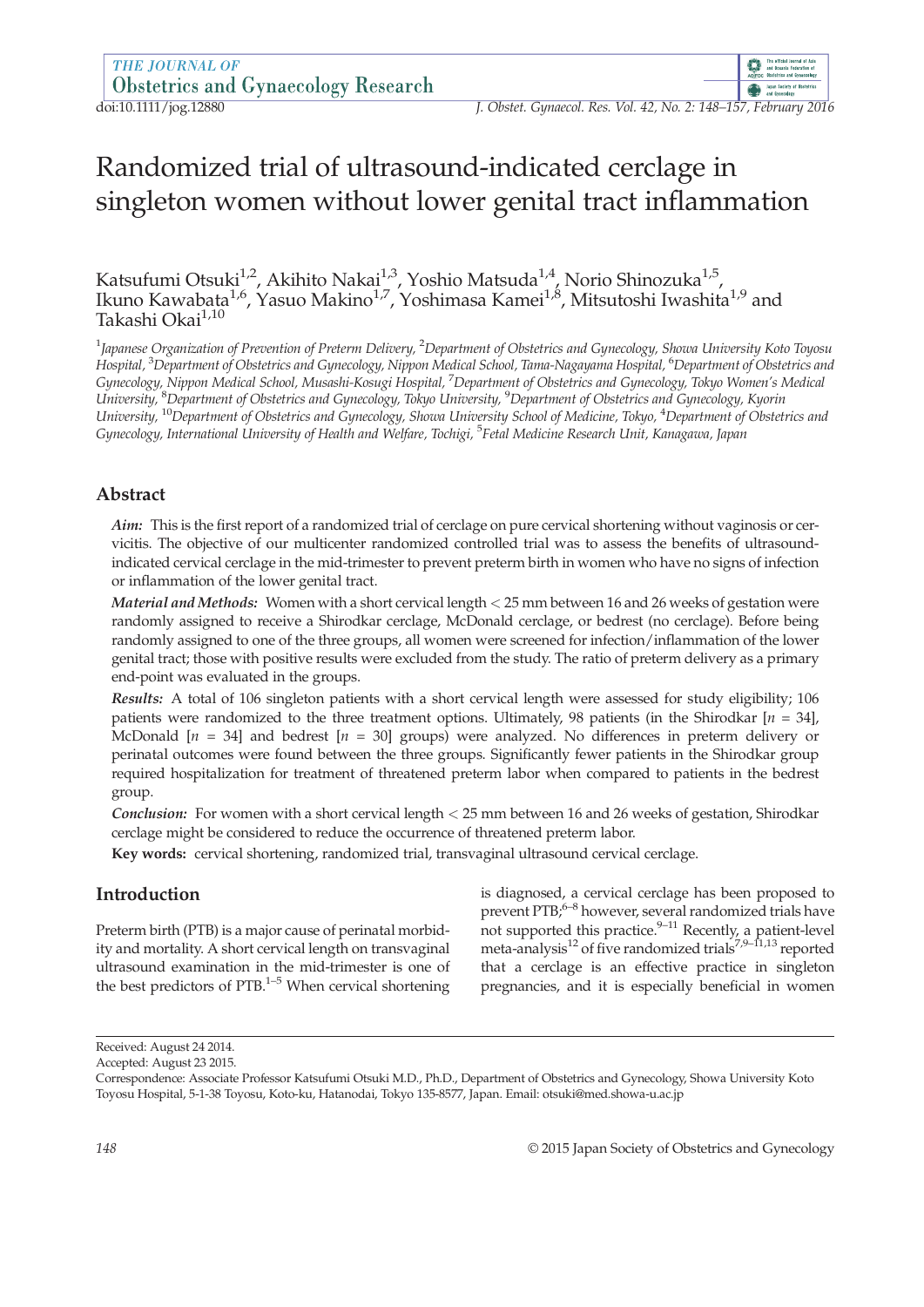who have had a prior PTB. Shirodkar<sup>14</sup> and McDonald have described two commonly performed cerclage pro $c$ edures, $^{14}$  and a few studies comparing their efficacy have reported conflicting results.<sup>15–18</sup> These findings emphasize the need for further study regarding appropriate candidate selection and the comparison of these procedures for a cervical cerclage.<sup>19,20</sup> Furthermore, Sakai et al.<sup>21</sup> reported that elevation of cervical mucus IL-8 concentration could serve as a marker of cervical inflammation, and this situation cerclage may increase the rate of preterm delivery. Berghella<sup>12,22</sup> showed that in pregnant women with previous PTB and cervical length < 25 mm, cerclage prevented premature birth and reduced perinatal mortality and morbidity composite. He concluded that women with prior PTB and short cervix should not undergo cerclage. Nevertheless, these randomized trials were published mainly from the USA. Second, these randomized trails did not mention the existence of cervical inflammation. We also mentioned that the rate of PTB in the USA is two times that in Japan. Regardless of the differences in the health insurance systems and the management of preterm labor between Japan and the USA, this is the most important point. These facts have not been mentioned or discussed in recent randomized trials concerning the efficacy of cervical cerclage in prevention of PTB. Thus, we aimed to carry out this study in Japan, where the rate of PTB is half that in the USA. Additionally, in Japan, progesterone (gel or vaginal tablet) has not been commercially sold and is not popular for patients with high risk of PTB. Consequently, it is extremely difficult to carry out a multicenter, randomized, controlled trial to compare the benefits of cerclage and progesterone.

This is a reasonable suggestion because invasive procedures on a cervix with inflammation may induce uterine contractions by stimulating the prostaglandin cascade. Therefore, the objective of our multicenter, randomized, controlled trial was to assess the benefits of ultrasound-indicated cervical cerclage in the midtrimester to prevent PTB in women who have no signs of infection or inflammation of the lower genital tract. Another objective was to compare the efficacy of the Shirodkar cerclage to the McDonald procedure for the prevention of PTB.

# Methods

# Study design and setting

The planning and execution of this multicenter randomized controlled trial (RCT) was officially approved and supported by the Ministry of Health, Labor and Welfare from 2004 to 2009. This RCTwas performed by a consortium of 60 tertiary centers of the Japanese Society of Preterm birth Prevention (JOPP). The study was approved by the institutional review board of each participating center, and all participants provided written informed consent. The JOPP Data Safety Monitoring Board also reviewed and approved the study. As no significant difference was observed in primary end-point at midterm analysis, recruitment of the patients was performed by a consortium of 60 tertiary centers of the JOPP between January 2007 and November 2011. This clinical trial was registered on the University hospital Medical Information Network (UMIN) in Japan, an acceptable registry of International Committee of Medical Journal Editors (ICMJE). (UMIN000001870).

#### Ethical considerations

Before beginning the research, a summary of the protocol was explained to each patient. It was explained that no disadvantage was associated with nonparticipation in this research, and that participation could be discontinued at any time. The participants were assured that at any stage in which a clear statistical difference in the incidence rate of preterm delivery would appear in any group, the group in which rates of preterm delivery were clearly higher would have that protocol discontinued. In each test center participating in this study, the patients were enrolled and assigned to treatment via an Internet homepage specifically designated for this research. Multilayer passwords were established to maximize protection against any leakage of personal information.

#### Study participants

All women were routinely offered an ultrasound examination between 8 weeks and  $11^{+6}$  weeks of gestation for pregnancy dating. As part of this study, all patients between the gestational ages of 16 and 26 weeks underwent a transvaginal ultrasound scan to measure cervical length in order to screen for the risk of PTB. Specifics of the ultrasound evaluation used in this study were as previously described.<sup>5</sup> Briefly, the cervical length was measured along a closed endocervical canal at each visit between 16 and 26 gestational weeks. Pressure on the lower uterine segment was also applied for 30 s as a provocative maneuver, and each scan included an evaluation period of at least 3 min to detect spontaneously occurring cervical shortening. The shortest cervical length for each examination that clearly displayed the internal and external cervical os with equivalent thickness of the anterior and posterior cervix was recorded as the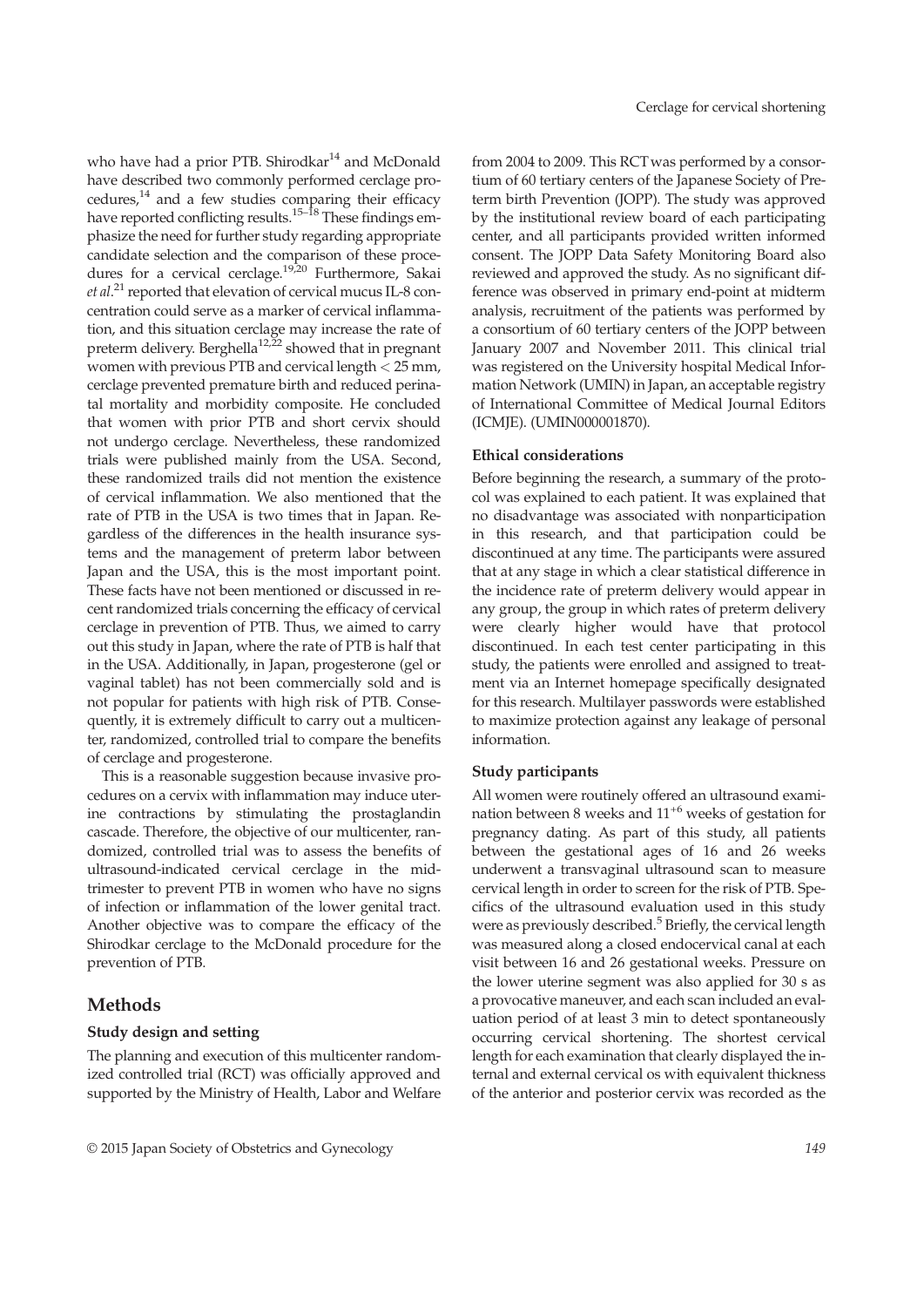cervical length, regardless of whether the measurement was obtained with pressure or was the result of spontaneous dynamic shortening.23

Women with a cervical length of 25 mm or less were invited to participate in the randomized study. Exclusion criteria comprised the following: fetal abnormalities; regular uterine contractions; rupture of membranes; planned cerclage due to a clinical diagnosis of cervical insufficiency; and clinically significant maternal–fetal complications that would increase the risk of an indicated PTB and potentially confound the primary study outcome. Women with a dilated cervix during screening were also excluded; however, women who had received a cerclage in a prior pregnancy were still eligible for inclusion.

After informed written consent was obtained, all women who met the inclusion criteria and desired to participate in the study were screened for infection or inflammation of the lower genital tract. The vaginal secretions were obtained via a sterile swab for cultures and the presence of bacterial vaginosis. Bacterial vaginosis was detected using a FemExam kit (Cooper Surgical).<sup>24–30</sup> The FemExam kit contains a colorimetric pH indicator and colorimetric amines tests for use in the characterization of a vaginal fluid sample as follows: (i) a pH test that differentiates vaginal fluid pH < pH 4.7 from vaginal fluid  $pH \geq 4.7$ ; and (ii) a test that detects alkali volatilizable amines in vaginal fluid. The cervical secretions were also taken for granulocyte elastase assessment. Granulocyte elastase is a biological marker for inflammation. $29-31$  An increased level of granulocyte elastase in cervical secretions was an independent predictive factor for PTB.30–<sup>33</sup> Elastase concentration was measured using a kit according to the manufacturer's instructions (Granulocyte Elastase ELISA). Briefly, supernatants were added to a 96-well microtiter plate coated with antibodies (antihuman elastase mouse monoclonal antibody) specific to granulocyte elastase. After incubation, the wells were washed. Peroxidase-labeled antibodies (antihuman elastase sheep polyclonal antibody) were then added. After incubation, the wells were washed. Substrate (H2O2) and ophenylenediammonium dichloride were added, and color development was halted with a H2SO4 solution. The color intensity of the reaction mixture was measured with a photometer. The cut-off value was 1.6 mg/L for granulocyte elastase per the manufacturer's instruction and the literature.<sup>34</sup> A qualitative positive result for elastase (kit for detection of granulocytic elastase in cervical mucus) was used for the detection of cervicitis. A secretion that yielded a positive FemExam kit or granulocyte elastase concentration  $> 1.6$  mg/L was defined as a lower genital tract infection/inflammation; these women were excluded from the protocol. We also performed another RCT study on women with short cervices and lower genital tract infection/inflammation. This manuscript is under development.

#### Primary end-point, target sample size and rationale

The primary end-point indicated below will be evaluated in the groups receiving cervical cerclage (Shirodkar cerclage group and McDonald cerclage group) versus the bedrest group, using gestational age at delivery.

For a comparison of groups receiving surgery and bedrest therapy, no highly reliable or useable database in Japan is available relating to preterm delivery rates achieved with bedrest therapy in patients (pregnant women) with a background similar to the patients in this study. Accordingly, based on the experience of physicians participating in this study, the assumption was made that 10–20% of preterm deliveries would occur at <33 weeks in the bedrest group. Based on analogies to drug treatment evaluations, a clinically significant decrease in the risk of preterm delivery would be 33–50%, and the numbers-needed-to-treat would be established at 15–20%. Thus, with a level of significance of  $α = 0.05$ (two-tailed) for tests used to compare the two groups associated with the primary end-point (groups receiving surgical procedures, i.e., the Shirodkar cerclage group and the McDonald cerclage group) versus the bedrest group, the required numbers of patients was calculated per group, with the power of the test at 1-β = 0.80. At the same time, in view of estimates of discontinuations/withdrawals of 5–10%, and given the potential for recruiting patients, the decision was made to establish a target sample size of each group.

#### Randomization

Enrolled women were randomly assigned to receive a Shirodkar cerclage, a McDonald cerclage, or no cerclage. The randomization sequence was computer-generated in balanced block multiples. The factors of this randomization included maternal and gestational age at participation, parity, severity of cervical shortening, and history of previous preterm delivery. For this study, the JOPP research team established and hosted a secure page on the UMIN website that was used to randomize subjects into the groups. All communication between participating centers and the JOPP research team was encrypted. Staff responsible for recruitment and randomization accessed the website through a passwordprotected web portal. Only eight patients were excluded after randomization. The reasons for exclusion were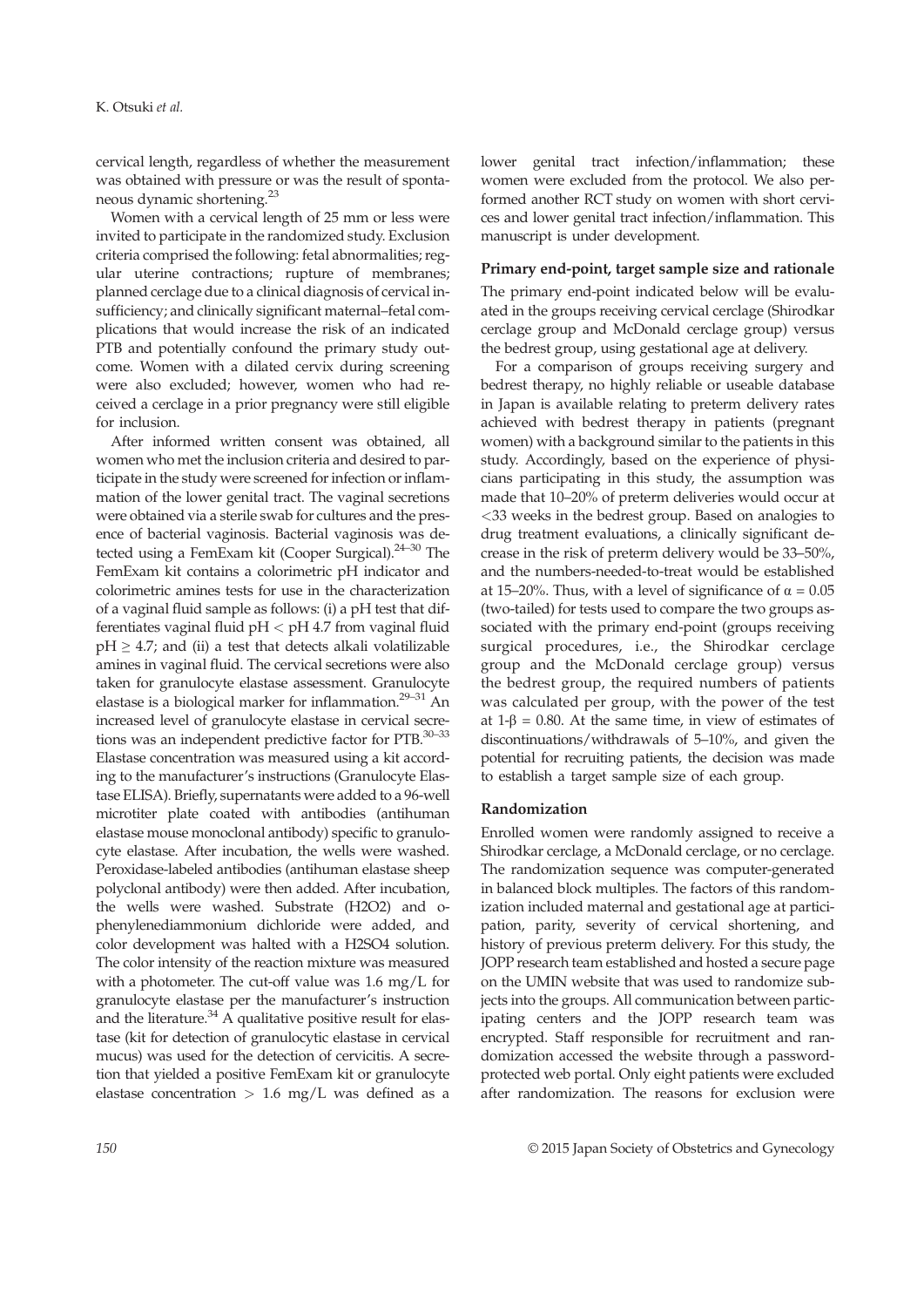patient request ( $n = 3$ ) and insufficient data due to patient relocation after hospital discharge ( $n = 5$ ).

Enrolled patients were then hospitalized (Fig. 1). After hospitalization, the patients were checked for subclinical infection based on the elastase level of the cervical mucus and the presence of bacterial vaginosis. The patients with positive results for subclinical infection were excluded from this study and received alternative treatment. The patients without subclinical infection were divided into the following three groups: Group A, Shirodkar cerclage; Group B, McDonald cerclage; and Group C, bedrest without cerclage.

Inclusion criteria



Figure 1 Flow diagram of progress through the phases of this trial.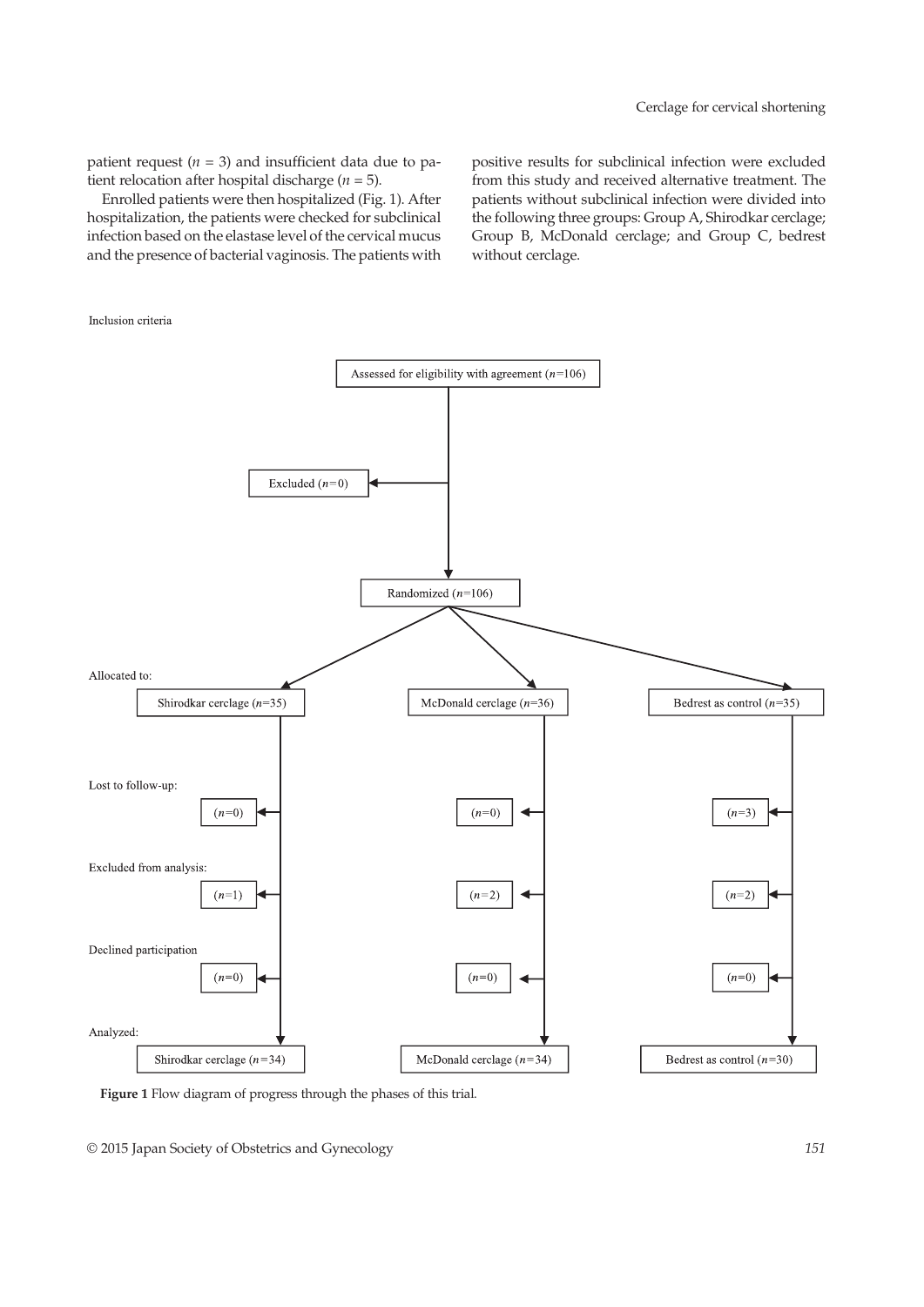#### Intervention and follow-up

All consenting women were treated as inpatients with bedrest. The women in all three groups were discharged from the hospital after 2 weeks from operation (Group A and B) or admission (Group C). Outpatient treatment involved bi- or tri-weekly ultrasound evaluation of the lower uterine segment, instruction regarding the signs and symptoms of preterm labor, and routine antenatal care. In the absence of pregnancy complications requiring earlier delivery (e.g., premature rupture of membranes, labor, or hemorrhage), the cerclage suture was removed at 37 weeks of gestation.

All participants were otherwise treated according to standard obstetric indications; the route and timing of delivery was at the discretion of the attending physician in each center.

#### Rescue arm and procedures

When any of the following conditions occur, the investigator or sub-investigator should make the appropriate diagnosis based on the written procedures and take appropriate medical action. If these conditions suggest an elevated risk of preterm delivery, the patient should be transferred to the rescue arm. Treatment in the rescue arm will be identical for Groups A, B, and C:

- 1. Bulging membranes
	- i. Bedrest
	- ii. Tocolysis: Treatment should focus on administration of ritodrine hydrochloride; however, if this is not possible, consider using magnesium sulfate.
	- iii. Steroids: Use when preterm delivery is expected at less than 34 weeks of gestation.In cases in which chorioamnionitis can be ruled out, when used for potential effects on maturation of fetal lungs, cardiovascular system, or digestive system, administer 12 mg of betamethasone by intramuscular injection, two times with a 24-h interval. However, repeat administration is not allowed.
	- iv. Vaginal douche or cerclage
- 2. Preterm premature rupture of membranes $35,36$ 
	- i. Performlaboratory cultures of bacteria using samples taken from vaginal discharge or by amniocentesis.
	- ii. Antibiotic administration: Administer ampicillin (ABPC) at 2 g/day prophylactically until sensitivity results from laboratory cultures of bacteria from vaginal discharge or amniocentesis are obtained. Effective antibiotics are administrated after the sensitivity results are obtained.
- iii. Tocolysis: As mentioned above.
- iv. Steroids: As mentioned above.
- 3. Chorioamnionitis (CAM)<sup>37,38</sup>
	- i. Antibiotic administration: As mentioned above.
	- ii. Steroids: As mentioned above.
	- iii. When maternal chorioamnionitis or nonreassuring fetal status is diagnosed, the patient should be delivered.
- 4. Inability to suppress uterine contractions
	- i. Tocolysis; As mentioned above.
	- ii. Response
		- i. At less than 22 weeks of gestation: While respecting the desires of the patient, decide whether to continue or discontinue the pregnancy based on fully informed patient consent.
		- ii. After 22 weeks of gestation: From week 22 up to week 25+6 of gestation, follow the treatment guidelines of the medical center while respecting the desires of the patient. From week 26 until CAM diagnosis, use tocolysis in an attempt to extend the pregnancy.
	- iii. Steroids: As mentioned above.
	- iv. When maternal chorioamnionitis or nonreassuring fetal status is diagnosed, the patient should be delivered.

#### Assessment of outcome and statistical analysis

Categorical variables were analyzed with the  $\chi^2$ -test or Mantel–Haenszel test of trend, while continuous variables were compared using a Wilcoxon rank sum test. Differences between the groups were assessed by Dunnett analysis and Tukey's HSD analysis. Differences in time to birth were assessed by Kaplan–Meier curves and the log–rank test. Analysis was performed using JMP 10.0.

### Results

A flow diagram of the participants is presented in Figure 1. None of these women were included in previous publications. Of 118 women, 106 patients (89.8%) were singleton gestations. A total of 38 patients were allocated for a Shirodkar cerclage; 40 were designated for a McDonald cerclage; and 40 were assigned to bedrest. Three patients in the bedrest group were lost to followup due to relocation. One patient in the Shirodkar group, two in the McDonald group, and two in the bedrest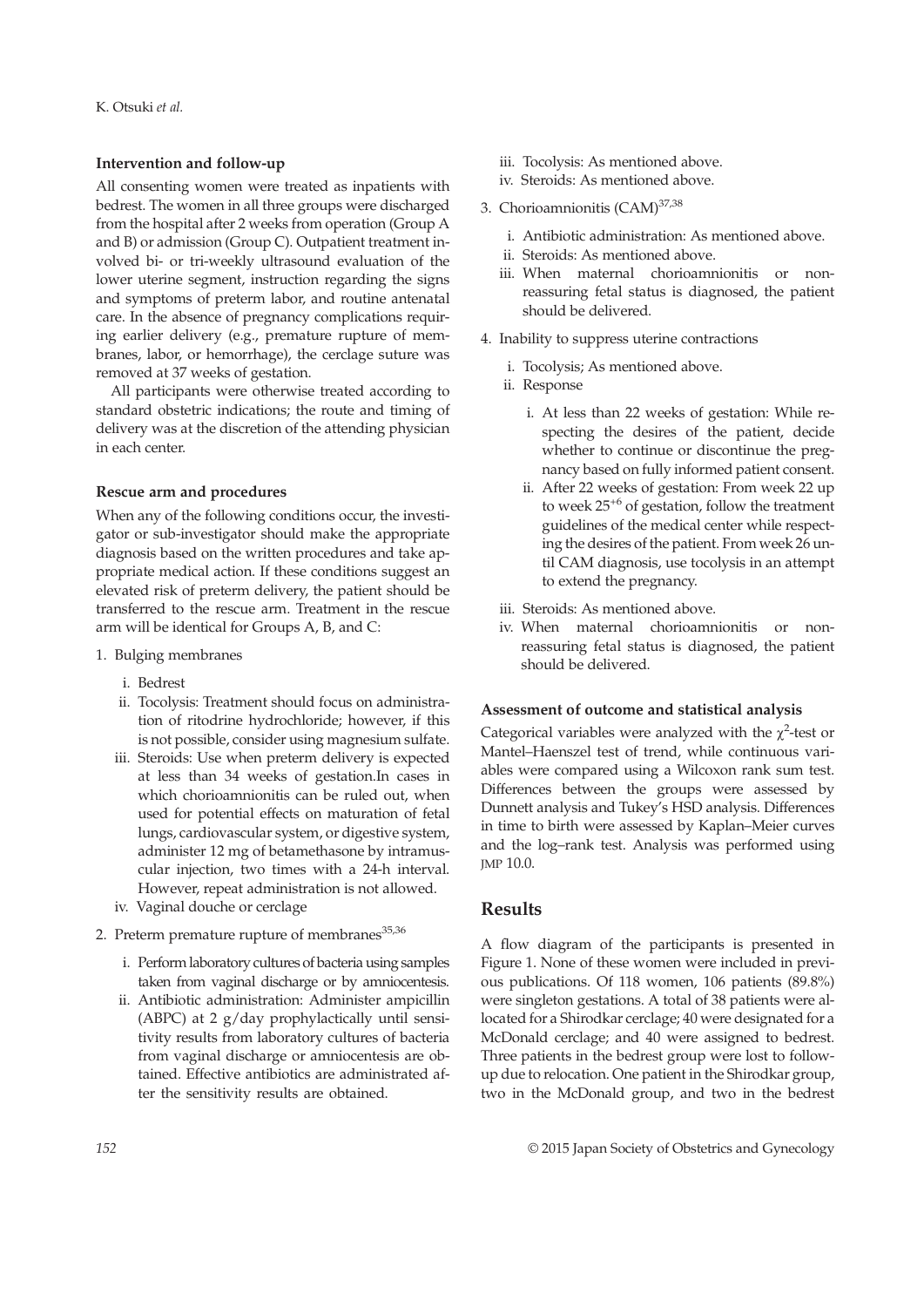group were excluded due to data loss; therefore, data from 37, 38, and 35 patients, respectively, were included for analysis.

Table 1 presents the demographic characteristics, obstetrical histories, and gynecologic histories of the women in the three groups. No significant differences were observed in these characteristics between groups. It was highly important that the pregnant women in this series had a low rate of previous PTB (14.3%). Table 2 presents the clinical characteristics and the pregnancy outcomes of the Shirodkar cerclage, McDonald cerclage, and bedrest groups. Mean cervical length at the initiation of the study (the time of randomization) and mean gestational age at the time of this measurement were comparable for three groups in this analysis. Cerclages were removed at a mean gestational age of 36.5 weeks. No differences were observed between the three groups in the rate of preterm delivery before 28, 30, 32, 34 and 37 weeks of gestation. No significant differences were seen between groups in gestational age at delivery, duration between admission and delivery, birthweight, neonatal survival, Apgar Score < 7, and number of operable deliveries or cesarean sections. The only statically significant difference found was in the number of cases moved into the rescue arm. The Shirodkar group had significantly fewer rescue arm cases than the bedrest group ( $P = 0.019$ ).

Figure 2 presents survival curves of women who remained undelivered across gestational age (weeks). No significant differences between the three groups were observed. Figure 3, which presents survival curves of women who remained undelivered until term after cerclage, also shows no significant differences between the three groups.

# Discussion

To the best of our knowledge, this is the first report of a randomized trial of cerclage on pure cervical

Table 1 Demographic characteristics

shortening without vaginosis or cervicitis. The objective of our multicenter randomized controlled trial was to assess the benefits of ultrasound-indicated cervical cerclage in the mid-trimester to prevent PTB in women who had no signs of infection or inflammation of the lower genital tract. On 3 February 2011, the US Food and Drug Administration (FDA) approved the use of progesterone supplementation (hydroxyprogesterone caproate) during pregnancy to reduce the risk of recurrent PTB in women with a history of at least one prior spontaneous preterm delivery.<sup>39</sup> This is the first time that the FDA has approved a medication for the prevention of PTB, and represents the first approval of a drug specifically for use in pregnancy in almost 15 years in the USA. We also mentioned that the rate of PTB in the USA is two times of that of Japan. Regardless of the difference of the populations, the health insurance systems and the management of preterm labor between Japan and the USA, this is the most important point. These facts have not been mentioned or discussed in recent randomized trials concerning the efficacy of progesterone and cervical cerclage in the prevention of PTB. Concerning these backgrounds for progesterone, the Japanese government has not allowed physicians to use progesterone to prevent preterm delivery in Japan. Thus, we conducted this study comparing the benefits of ultrasound-indicated cervical cerclage in the midtrimester to prevent PTB in women who had no signs of infection or inflammation of the lower genital tract. The fact that the number of cases moved into rescue the arm in the Shirodkar group was significantly lower than that in the bedrest group provides us with useful clinical information.

Iams et  $al$ <sup>1</sup> measured cervical length at about 24 weeks' gestation using transvaginal ultrasonography; they reported high rates of preterm delivery in patients with short cervices. They also found that preterm delivery rates increased with the severity of cervical shortness. Subsequently, numerous reports have described

|                              | Shirodkar cerclage $(n = 34)$ |            | McDonald cerclage $(n = 34)$ |            | Bedrest $(n = 30)$ |
|------------------------------|-------------------------------|------------|------------------------------|------------|--------------------|
| Characteristic               |                               | $P$ -value |                              | $P$ -value |                    |
| Age (years)                  | $33.4 \pm 4.5$                | NS         | $33.2 \pm 4.9$               | NS         | $33.9 \pm 3.6$     |
| Smoking $(n)$                | $1(2.9\%)$                    | NS         | $2(5.9\%)$                   | NS         | $1(3.0\%)$         |
| Alcohol $(n)$                |                               | NS         |                              | NS         |                    |
| History of PTB               | $4(11.8\%)$                   | NS         | $5(14.7\%)$                  | NS         | $5(16.7\%)$        |
| History of previous abortion | $7(20.6\%)$                   | NS         | $7(20.6\%)$                  | NS         | $8(26.6\%)$        |
| History of previous cerclage | $1(2.9\%)$                    | NS         | $2(5.9\%)$                   | NS         | $1(3.0\%)$         |

Data are mean ± standard deviation or n (%). NS, not significant; PTB, preterm birth.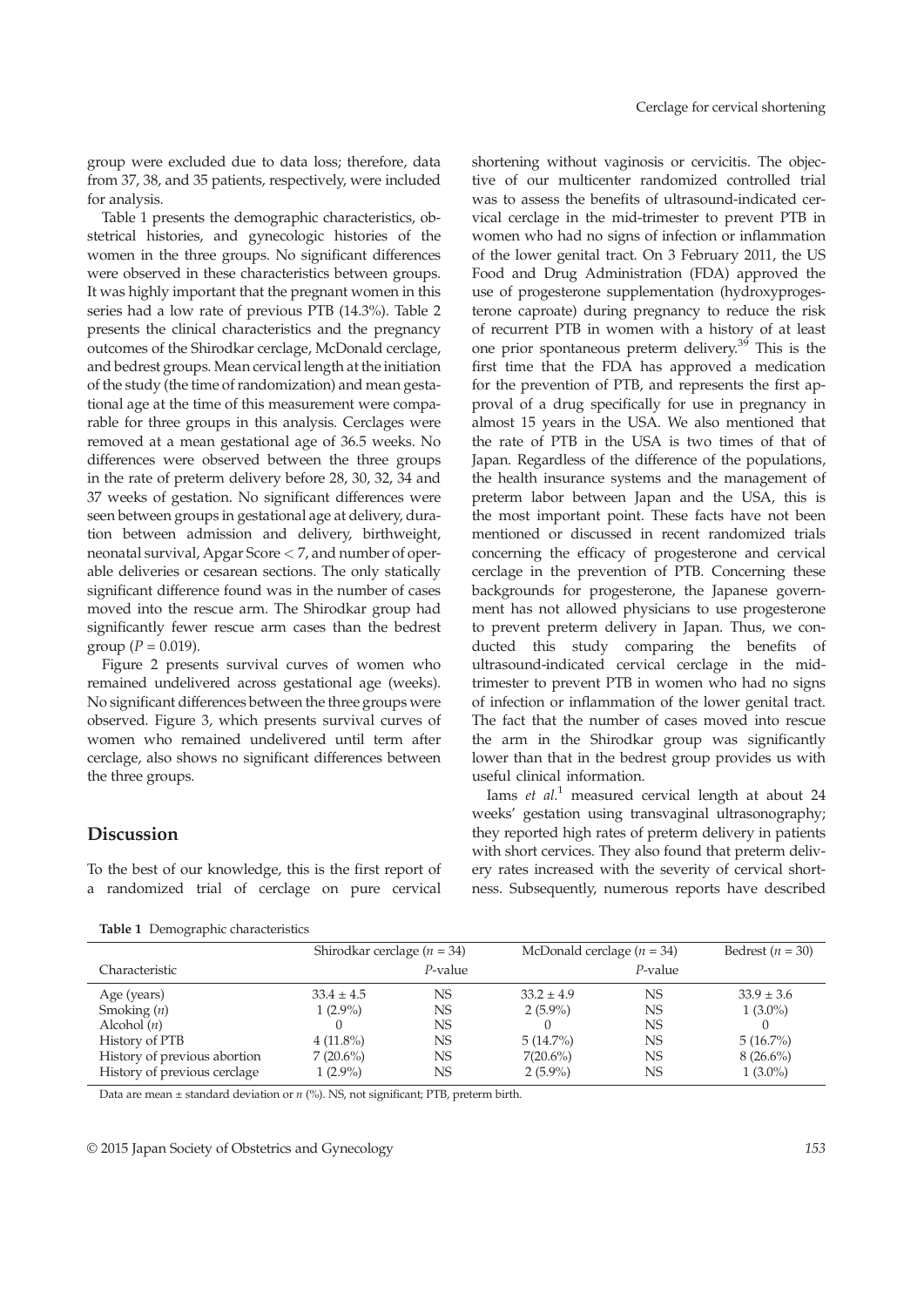#### K. Otsuki et al.

Table 2 Clinical characteristics and pregnancy outcomes of women in the cerclage and bedrest groups

| Characteristic                                    | Shirodkar<br>cerclage $(n = 34)$ | $P$ -value | McDonald<br>cerclage $(n = 34)$ | $P$ -value | Bedrest<br>$(n = 33)$ |
|---------------------------------------------------|----------------------------------|------------|---------------------------------|------------|-----------------------|
| Gestational age<br>at measurement                 | $24.6 \pm 2.8$                   | 0.61       | $24.6 \pm 2.9$                  | 0.65       | $24.0 \pm 3.2$        |
| Cervical length before<br>randomization           | $18.3 \pm 5.0$                   | 0.30       | $16.9 \pm 4.5$                  | 0.91       | $16.4 \pm 5.9$        |
| Maternal height                                   | $158.3 \pm 4.7$                  | 0.35       | $158.7 \pm 6.0$                 | 0.21       | $156.4 \pm 5.8$       |
| Maternal bodyweight                               | $58.1 \pm 10.2$                  | 0.97       | $56.8 \pm 10.0$                 | 0.85       | $55.5 \pm 10.8$       |
| Gestational age at delivery                       | $37.8 \pm 2.5$                   | 0.45       | $36.7 \pm 4.3$                  | 0.99       | $36.7 \pm 4.6$        |
| Duration between<br>randomization and<br>delivery | $13.2 \pm 4.0$                   | 0.88       | $12.2 \pm 4.3$                  | 0.84       | $12.7 \pm 4.5$        |
| Birthweight                                       | $2693 \pm 490$                   | 0.97       | $2574 \pm 768$                  | 0.85       | $2717 \pm 783$        |
| Preterm delivery < 28 weeks                       | $\theta$                         | NS.        | $\Omega$                        | NS.        | $\Omega$              |
| Preterm delivery $<$ 30 weeks                     | $1(2.9\%)$                       | 0.76       | $2(5.9\%)$                      | 0.99       | $2(6.1\%)$            |
| Preterm delivery $<$ 32 weeks                     | $1(2.9\%)$                       | 0.79       | $6(17.6\%)$                     | 0.90       | $4(12.1\%)$           |
| Preterm delivery $<$ 34 weeks                     | $1(2.9\%)$                       | 0.34       | $6(17.6\%)$                     | 0.78       | $4(12.1\%)$           |
| Preterm delivery < 37 weeks                       | $7(20.0\%)$                      | 0.50       | 11 $(32.4\%)$                   | 0.99       | $10(30.3\%)$          |
| Neonatal survival                                 | 0                                | 0.56       | $1(2.6\%)$                      | 0.99       | $1(5.7\%)$            |
| Apgar score $<$ 7                                 | $1(2.9\%)$                       | 0.99       | $2(5.9\%)$                      | 0.82       | $1(5.7\%)$            |
| Compound delivery                                 | $3(8.6\%)$                       | 0.62       | $8(23.5\%)$                     | 0.57       | $6(18.2\%)$           |
| Rescue procedures                                 | $4(11.4\%)$                      | $0.019+$   | $7(20.6\%)$                     | 0.13       | $12(36.4\%)$          |

†Dunnett analysis vs control.



Figure 2 Proportion of women who remained undelivered by gestational age. Shirodkar cerclage  $(n = 34)$ , McDonald cerclage ( $n = 34$ ), bedrest (Control) ( $n = 30$ ). Kaplan–Meier survival curves indicating the proportions of women in the cerclage and non-cerclage groups who did not experience preterm birth.

relationships between cervical length during the second trimester and preterm delivery rate.<sup>2-5,10,40</sup> Thus, cervical shortness has been found to be a very sensitive indicator for preterm delivery. The cervix also provides a protective mechanism to prevent vaginal infections from ascending into the uterus. A short cervix physically facilitates ascending vaginal or cervical infection or





inflammation; thus, it is considered to be a factor contributing to preterm delivery. If inflammation ascends up the cervical canal, cervical maturation progresses, the force maintaining the fetus weakens, the cervical os dilates and the cervix shortens. As a result, inflammation of the cervix is regarded to be a factor in preterm delivery. Therefore, whether or not inflammation of the lower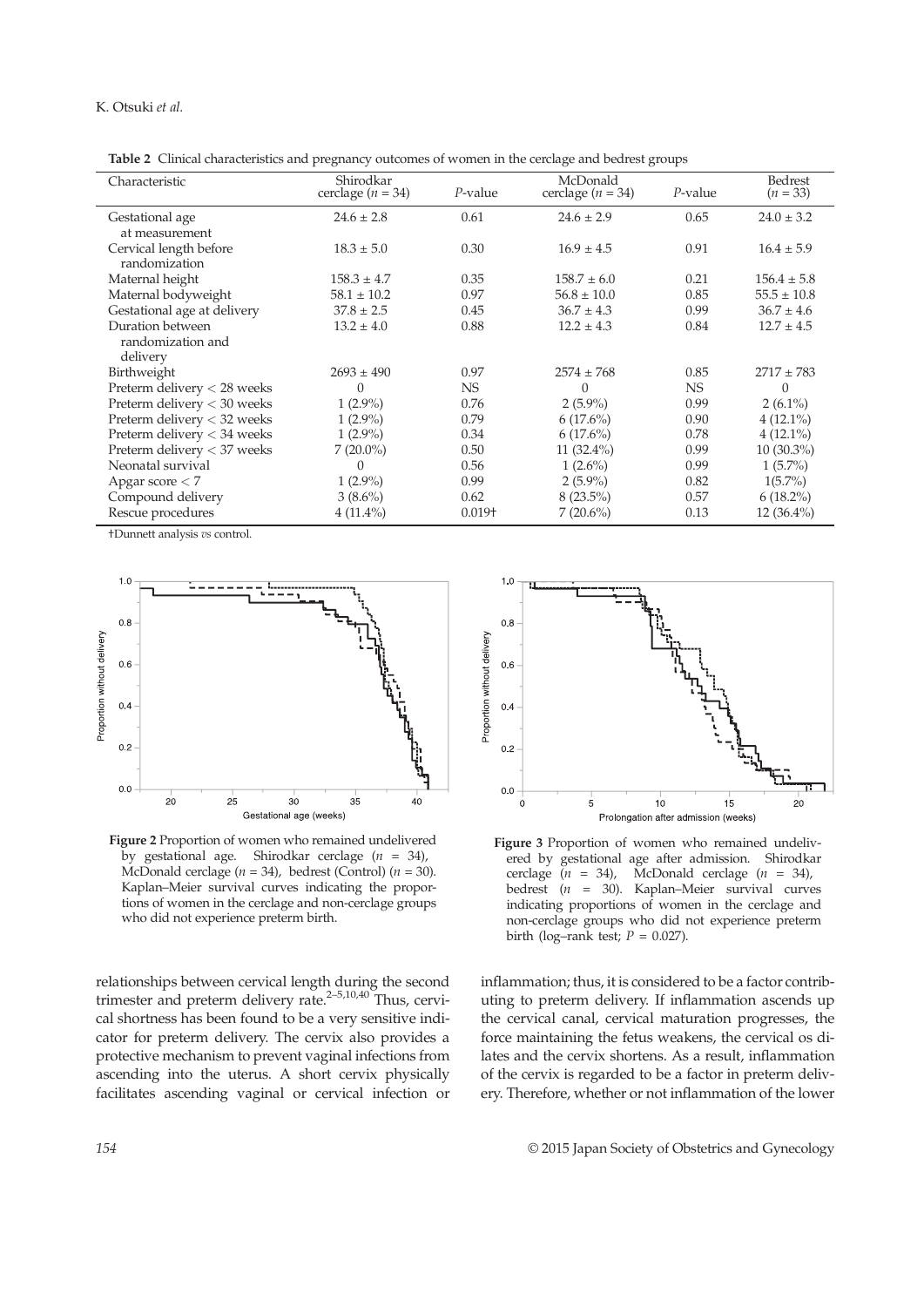genital tract exists can affect the results of cervical cerclage in women with short cervices. A recent report from the Cochrane collaboration $41$  also reported that cerclage, including the Shirodkar and McDonald procedures, did not provide any benefit to perinatal results. However, they did not mention the presence of cervical inflammation. That was the reason why we planned this trial. Apart from this study, we also planned another trial on patients with cervical shortening and vaginosis or cervical inflammation. This manuscript is under development.

From our results, even excluding the influence of infection or inflammation of the lower genital tract, we did not observe statistically significant differences between the Shirodkar cerclage, McDonald cerclage, and bedrest groups in regards to the prevention of birth before a gestational age of 35 weeks. However, we did find some benefit for pregnancy prolongation in the Shirodkar group after we discovered that short cervices moved the patients into the rescue arm. Thus, it can be noted that Shirodkar cerclage may reduce the rate of cases that need treatment for threatened premature labor, such as administration of tocolysis agents and antibiotics.

This study did have some limitations. First, we could not examine the effect of cerclage on the patients with infection or inflammation of the lower genital tract because we noted the contraindication of a cerclage for these patients.<sup>21</sup> Second, we had difficulties in obtaining participation agreements for this study from the patients. Surprisingly, an RCT is not especially familiar to most obstetrical patients. In particular, most patients often refuse to accept computer-based allocation. We have to make patients in Japan aware of the importance of RCT. Third, no patient was treated with progesterone in this study; therefore, we did not evaluate the preventive effect of progesterone. This group of pregnant women with cervical length < 25 mm, without infection/vaginal inflammation, and without previous PTB, would benefit from progesterone, as mentioned in the publications that used this drug in patients with similar characteristics.

In conclusion, for women with a short cervical length < 25 mm between 16 and 26 weeks of gestation and singleton pregnancy, mainly without previous PTB, Shirodkar cerclage can be considered. After a full explanation of benefits and risks is provided, we recommend this procedure for patients who prefer surgery rather than bedrest for a long period and those who already have some children, in order to reduce the occurrence of threatened preterm labor.

# Acknowledgments

The data safety and monitoring committee included the following individuals: Dr Katsuhiro Ohashi, Dr Kazuhiro Sumimoto, Dr Taro Morimoto and Mr Toshimitsu Suzuki, Esq. We appreciate the analytical suggestions provided by the non-profit organization Japan Clinical Research Support Unit. We also appreciate the numerous contributions made to this trial by the following individuals: Mariko Sakata at the National Center for Child Health and Development; Kazuhiko Kubo at the National Center for Child Health and Development; Koichiro Kido at Teikyo University; Yoshiharu Takeda at Aiiku Hospital; Keiji Sakai at Kyorin University; Shinji Tanigaki at Kyorin University; Ryunosuke Hayashi at Kurume University; Hiroyuki Kishigami at Toyota Memorial Hospital; Naoyuki Miyasaka at Tokyo Medical and Dental University; Osamu Akutagawa at Tokyo Medical University School of Medicine; Takehiko Fukami at Nihon Medical University, Musashikosugi Hospital; Akimune Fukushima at Iwate Medical University School of Medicine; Akihide Okuchi at Jichi Medical University School of Medicine; Hiroshi Watanabe at Dokkyo Medical University School of Medicine; Hirofumi Ishikawa at Kanagawa Children's Medical Center; Maki Sawada at Showa University, Yokohama-Hokubu Hospital; Aguri Kuriki at Showa University, Fujigaoka Hospital; Azuari Suzuki at Hamamatsu Medical University; Hiroshi Toyoki at Gifu University; Masahiko Umemoto at Kinki University; Keiji Tatsumi at Kyoto University; Shoji Sato at Oita Prefectural Hospital; Futaba Sato at Nagasaki City Hospital; Keiichi Matsubara at Ehime University; Satoshi Yoneda at Toyama University; Tomoyoshi Nohira at Tokyo Medical University, Hachioji Hospital; and Mayumi Tokunaka at Showa University. This trial was supported in part by a grant-in-aid for Research on Children and Families in Health Labor Sciences (2004–2006, 2007–2009).

## **Disclosure**

None of the authors has any financial interest with any companies.

#### References

1. Iams JD, Goldenberg RL, Meis PJ et al. The length of the cervix and the risk of spontaneous premature delivery. National Institute of Child Health and Human Development Maternal Fetal Medicine Unit Network. N Engl J Med 1996; 334: 567–572.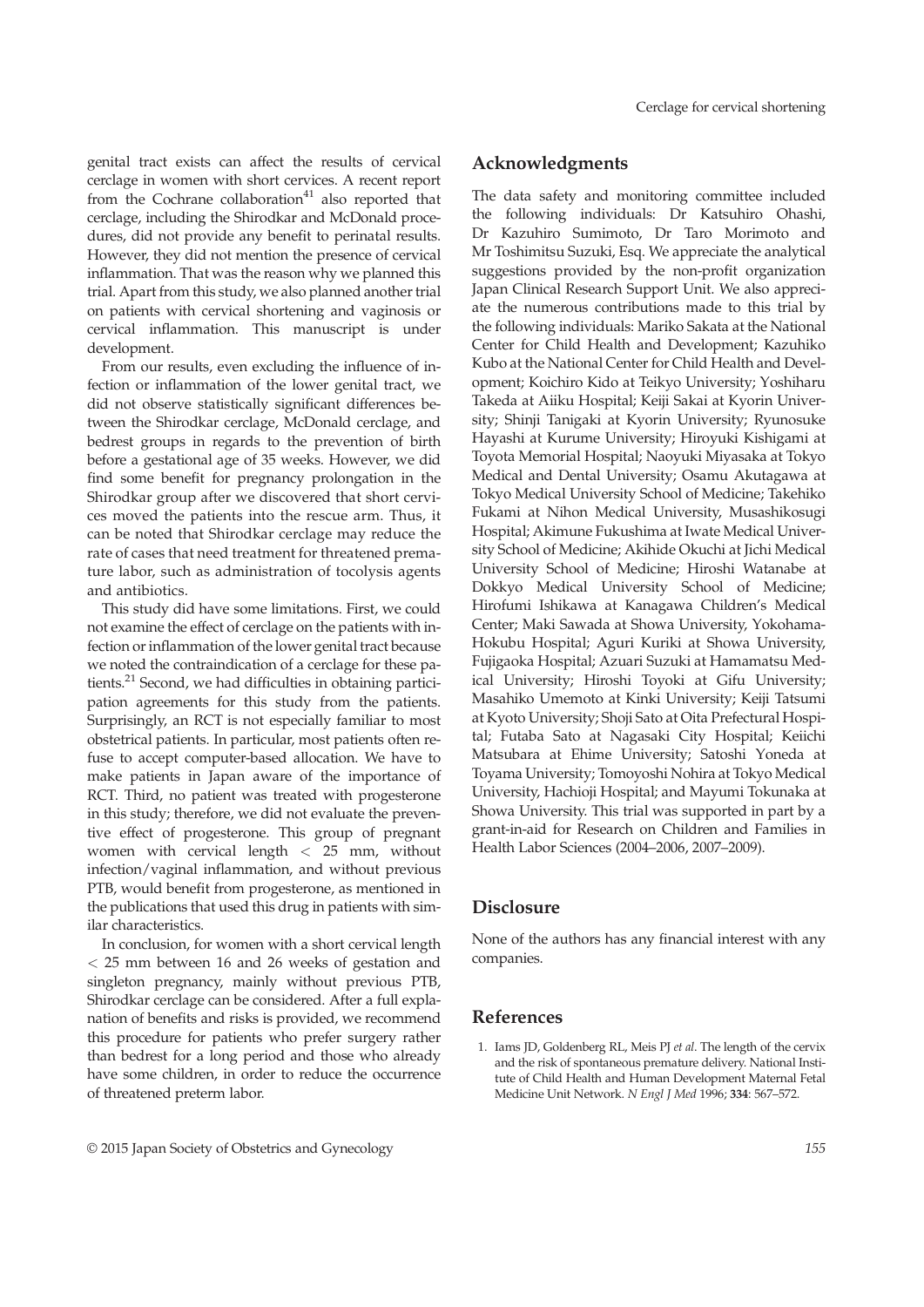- 2. Berghella V, Tolosa JE, Kuhlman K, Weiner S, Bolognese RJ, Wapner RJ. Cervical ultrasonography compared with manual examination as a predictor of preterm delivery. Am J Obstet Gynecol 1997; 177: 723–730.
- 3. Taipale P, Hiilesmaa V. Sonographic measurement of uterine cervix at 18–22 weeks' gestation and the risk of preterm delivery. Obstet Gynecol 1998; 92: 902–907.
- 4. Hassan SS, Romero R, Berry SM et al. Patients with an ultrasonographic cervical length  $\leq$  or =15 mm have nearly a 50% risk of early spontaneous preterm delivery. Am J Obstet Gynecol 2000; 182: 1458–1467.
- 5. Owen J, Yost N, Berghella V et al. Mid-trimester endovaginal sonography in women at high risk for spontaneous preterm birth. JAMA 2001; 286: 1340–1348.
- 6. Heath VC, Souka AP, Erasmus I, Gibb DM, Nicolaides KH. Cervical length at 23 weeks of gestation: The value of Shirodkar suture for the short cervix. Ultrasound Obstet Gynecol 1998; 12: 318–322.
- 7. Althuisius SM, Dekker GA, Hummel P, Bekedam DJ, van Geijn HP. Final results of the Cervical Incompetence Prevention Randomized Cerclage Trial (CIPRACT): Therapeutic cerclage with bed rest versus bed rest alone. Am J Obstet Gynecol 2001; 185: 1106–1112.
- 8. Althuisius SM, Dekker GA, Hummel P, van Geijn HP. Cervical incompetence prevention randomized cerclage trial: Emergency cerclage with bed rest versus bed rest alone. Am J Obstet Gynecol 2003; 189: 907–910.
- 9. Rust OA, Atlas RO, Reed J, van Gaalen J, Balducci J. Revisiting the short cervix detected by transvaginal ultrasound in the second trimester: Why cerclage therapy may not help. Am J Obstet Gynecol 2001; 185: 1098–1105.
- 10. To MS, Alfirevic Z, Heath VC et al. Cervical cerclage for prevention of preterm delivery in women with short cervix: Randomised controlled trial. Lancet 2004; 363: 1849–1853.
- 11. Berghella V, Odibo AO, Tolosa JE. Cerclage for prevention of preterm birth in women with a short cervix found on transvaginal ultrasound examination: A randomized trial. Am J Obstet Gynecol 2004; 191: 1311–1317.
- 12. Berghella V, Rafael TJ, Szychowski JM, Rust OA, Owen J. Cerclage for short cervix on ultrasonography in women with singleton gestations and previous preterm birth: A metaanalysis. Obstet Gynecol 2011; 117: 663–671.
- 13. Owen J, Hankins G, Iams JD et al. Multicenter randomized trial of cerclage for preterm birth prevention in high-risk women with shortened midtrimester cervical length. Am J Obstet Gynecol 2009; 201: 375 e1–8.
- 14. McDonald IA. Suture of the cervix for inevitable miscarriage. J Obstet Gynaecol Br Emp 1957; 64: 346–350.
- 15. Novy MJ, Gupta A, Wothe DD, Gupta S, Kennedy KA, Gravett MG. Cervical cerclage in the second trimester of pregnancy: A historical cohort study. Am J Obstet Gynecol 2001; 184: 1447–1454; discussion 54-6.
- 16. Rozenberg P, Senat MV, Gillet A, Ville Y. Comparison of two methods of cervical cerclage by ultrasound cervical measurement. J Matern Fetal Neonatal Med 2003; 13: 314–317.
- 17. Odibo AO, Berghella V, To MS, Rust OA, Althuisius SM, Nicolaides KH. Shirodkar versus McDonald cerclage for the prevention of preterm birth in women with short cervical length. Am J Perinatol 2007; 24: 55–60.
- 18. Hume H, Rebarber A, Saltzman DH, Roman AS, Fox NS. Ultrasound-indicated cerclage: Shirodkar vs. McDonald. J Matern Fetal Neonatal Med 25: 2690–2692.
- 19. Alfirevic Z. Cerclage: We all know how to do it but can't agree when to do it. Obstet Gynecol 2006; 107 (Pt 3): 219–220.
- 20. Romero R, Espinoza J, Erez O, Hassan S. The role of cervical cerclage in obstetric practice: Can the patient who could benefit from this procedure be identified? Am J Obstet Gynecol 2006; 194: 1–9.
- 21. Sakai M, Shiozaki A, Tabata M et al. Evaluation of effectiveness of prophylactic cerclage of a short cervix according to interleukin-8 in cervical mucus. Am J Obstet Gynecol 2006; 194: 14–19.
- 22. Berghella V. Cerclage decreases preterm birth: Finally the level I evidence is here. Am J Obstet Gynecol 2011; 205: 89–90.
- 23. Guzman ER, Rosenberg JC, Houlihan C, Ivan J, Waldron R, Knuppel R. A new method using vaginal ultrasound and transfundal pressure to evaluate the asymptomatic incompetent cervix. Obstet Gynecol 1994; 83: 248–252.
- 24. Eschenbach DA, Hillier S, Critchlow C, Stevens C, DeRouen T, Holmes KK. Diagnosis and clinical manifestations of bacterial vaginosis. Am J Obstet Gynecol 1988; 158: 819–828.
- 25. Reid G, Burton J, Hammond JA, Bruce AW. Nucleic acidbased diagnosis of bacterial vaginosis and improved management using probiotic lactobacilli. J Med Food 2004; 7: 223–228.
- 26. West B, Morison L, Schim van der Loeff M, et al. Evaluation of a new rapid diagnostic kit (FemExam) for bacterial vaginosis in patients with vaginal discharge syndrome in The Gambia. Sex Transm Dis 2003; 30: 483–489.
- 27. Ryan-Wenger NA, Neal JL, Jones AS, Lowe NK. Accuracy of vaginal symptom self-diagnosis algorithms for deployed military women. Nurs Res 59: 2–10.
- 28. Hillier SL, Nugent RP, Eschenbach DA et al. Association between bacterial vaginosis and preterm delivery of a low-birthweight infant. The Vaginal Infections and Prematurity Study Group. N Engl J Med 1995; 333: 1737–1742.
- 29. Kidokoro Y, Kravis TC, Moser KM, Taylor JC, Crawford IP. Relationship of leukocyte elastase concentration to severity of emphysema in homozygous alpha1-antitrypsin-deficient persons. Am Rev Respir Dis 1977; 115: 793–803.
- 30. Kidokoro K, Furuhashi M, Kuno N, Ishikawa K. Amniotic fluid neutrophil elastase and lactate dehydrogenase: Association with histologic chorioamnionitis. Acta Obstet Gynecol Scand 2006; 85: 669–674.
- 31. Miura H, Ogawa M, Hirano H et al. Neutrophil elastase and interleukin-6 in amniotic fluid as indicators of chorioamnionitis and funisitis. Eur J Obstet Gynecol Reprod Biol 2011; 158: 209–213.
- 32. Matsuda Y, Maruyama H, Kuraya K. Relationship between granulocyte elastase levels and perinatal infections. Gynecol Obstet Invest 1995; 39: 162–166.
- 33. Nakai A, Taniuchi Y, Miyake H, Nakai M, Yokota A, Takeshita T. Increased level of granulocyte elastase in cervical secretion is an independent predictive factor for preterm delivery. Gynecol Obstet Invest 2005; 60: 87–91.
- 34. Arinami Y, Hasegawa I, Takakuwa K, Tanaka K. Prediction of preterm delivery by combined use of simple clinical tests. J Matern Fetal Med 1999; 8: 70–73.